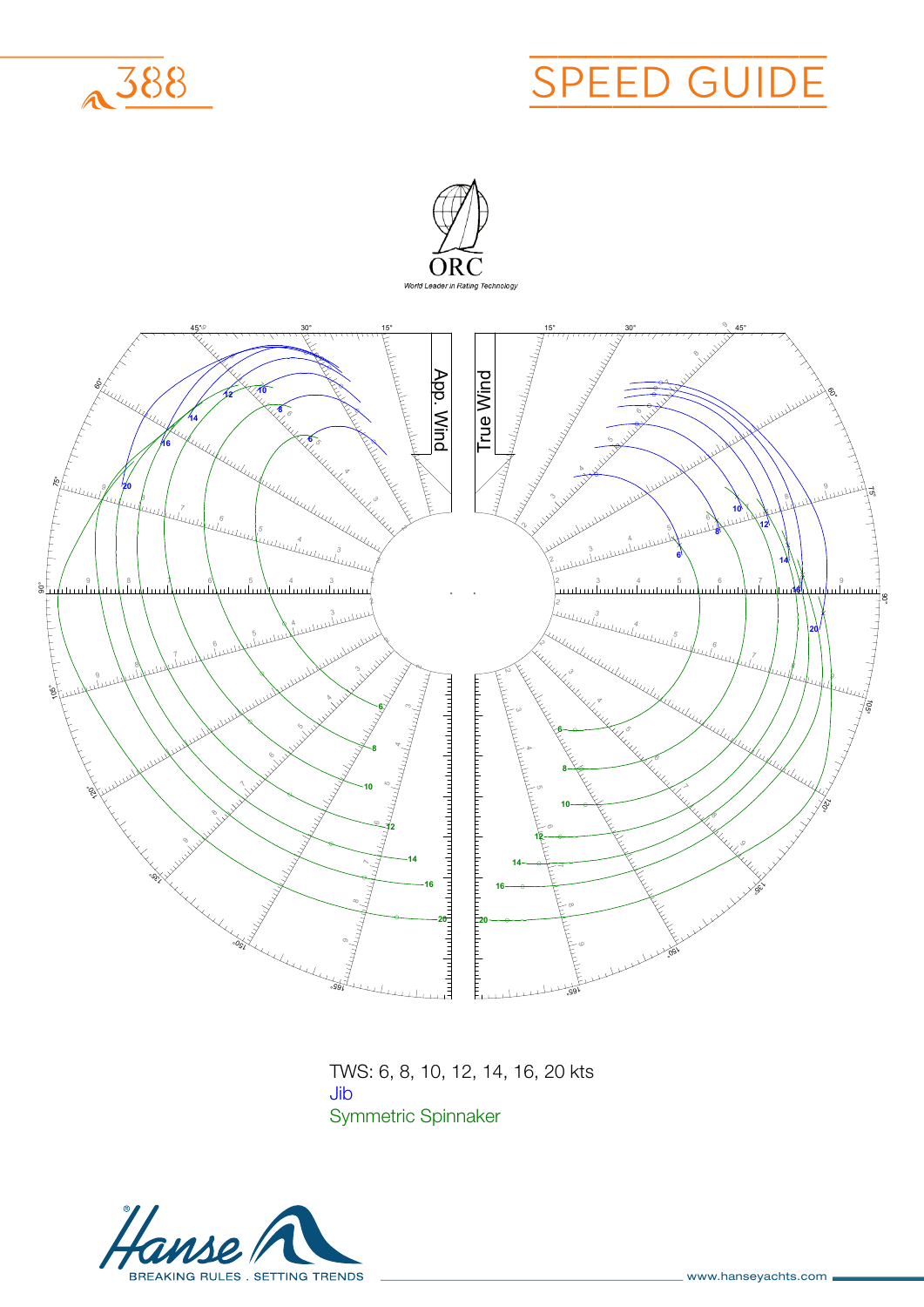



**The Sear** TWS: 6 kts  $\frac{1}{2}$ Syi **Jib Symmetric Spinnaker** Symmetric SpinnakerJib

**Jib**

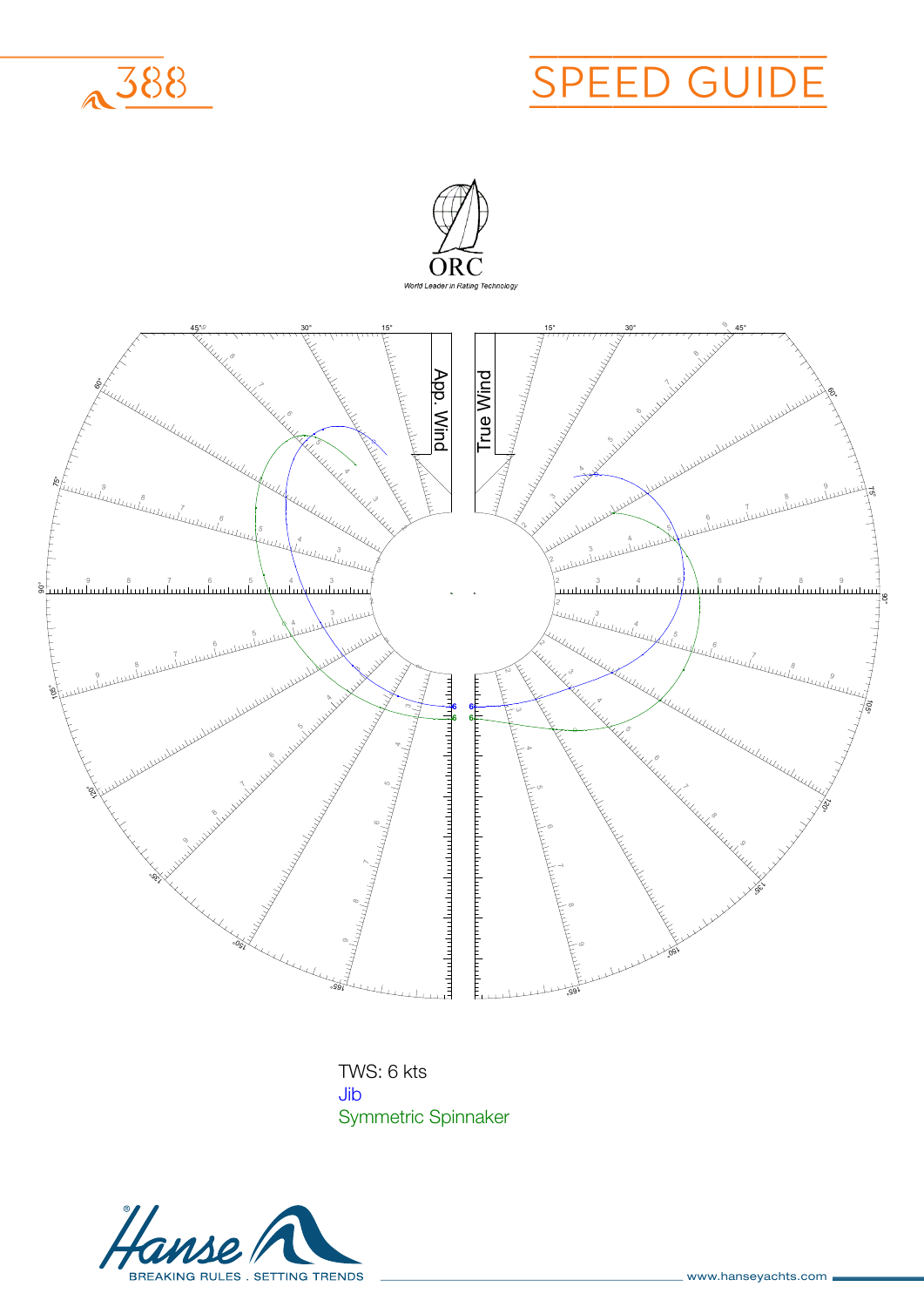





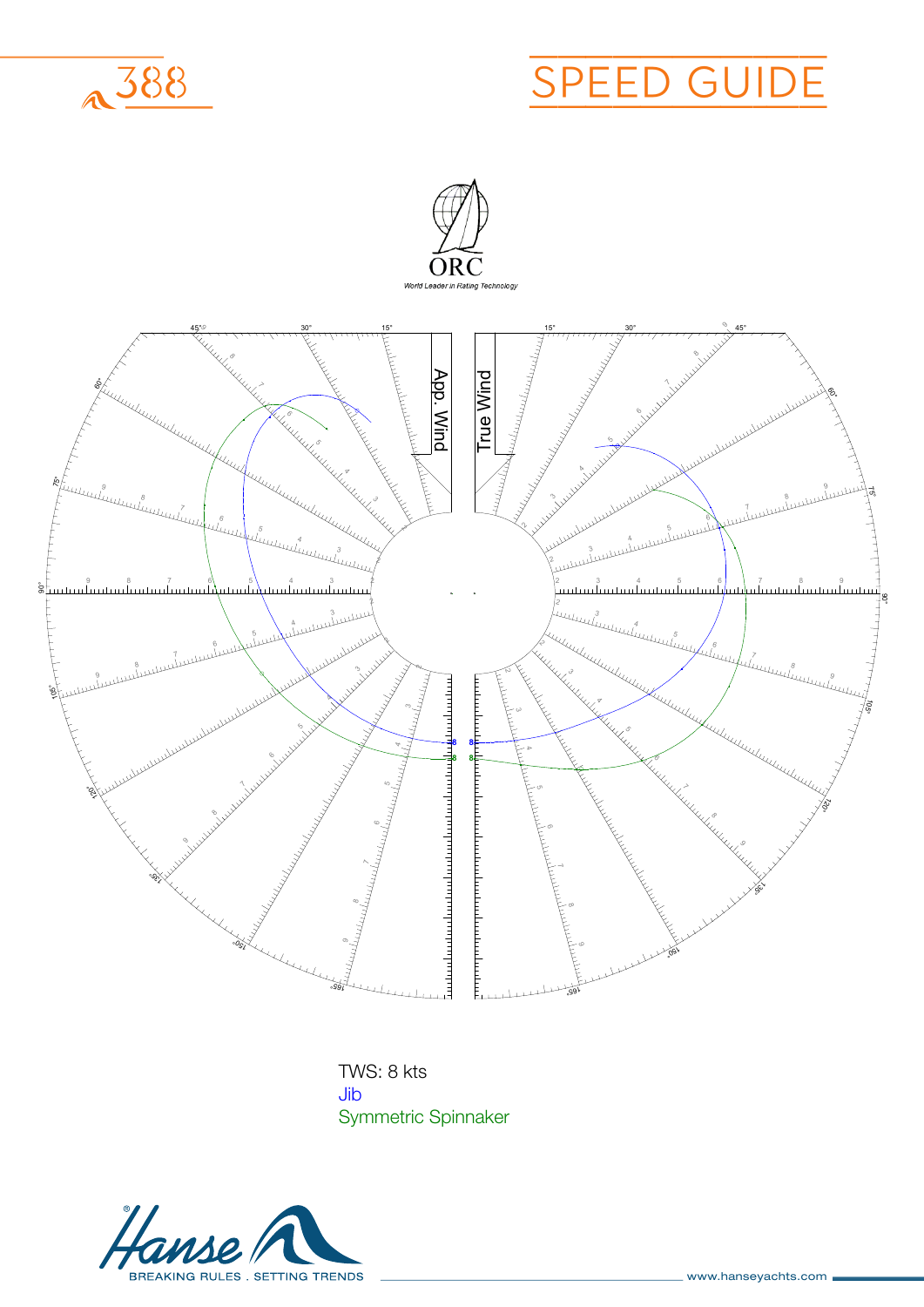



**The Two-maker Jib** TWS: 10 kts UID<br>... Syi **Jib Symmetric Spinnaker** Symmetric SpinnakerJib

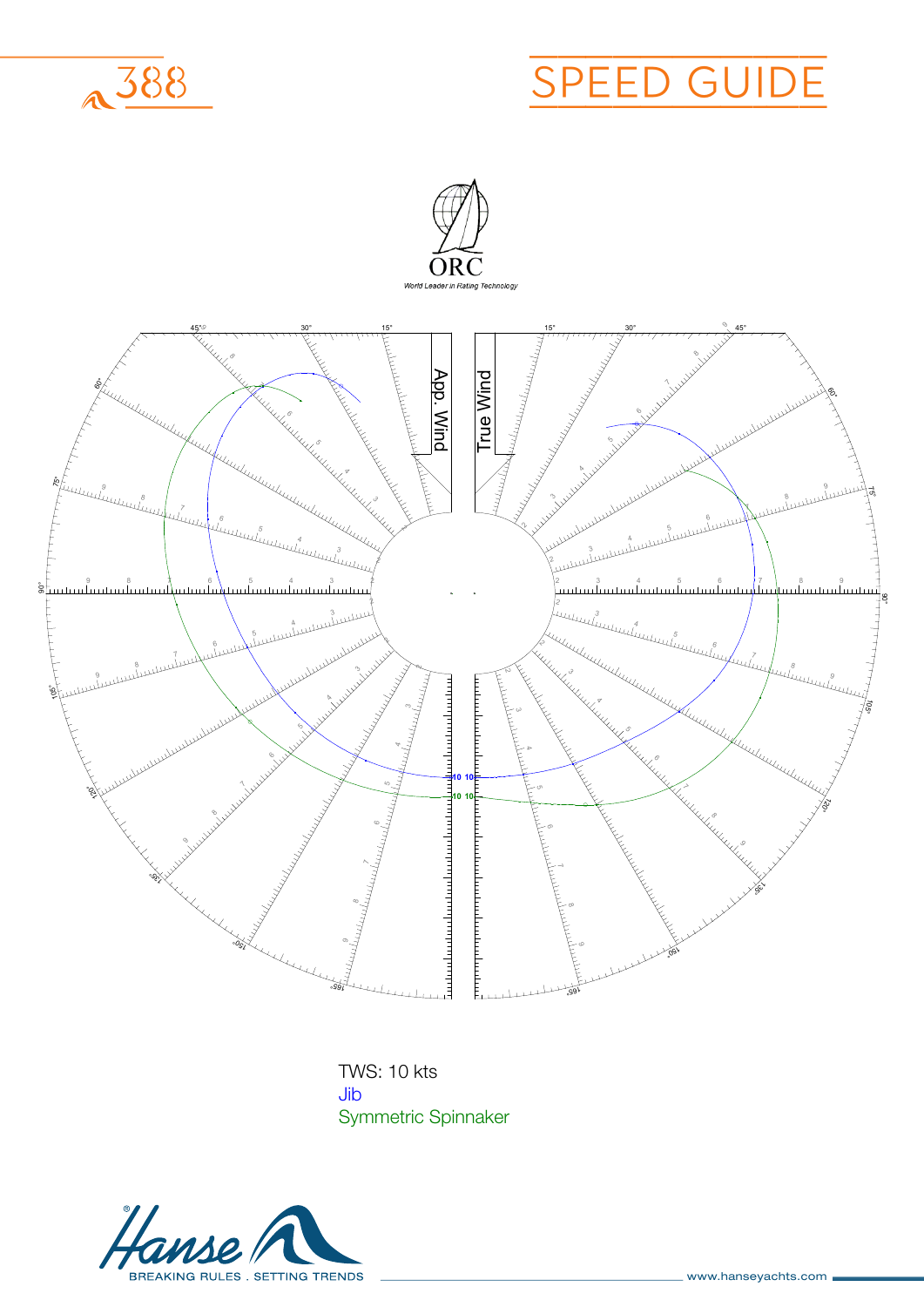



**The Two-maker** TWS: 12 kts UID<br>... Syi **Jib Symmetric Spinnaker** Symmetric SpinnakerJib

**Jib**

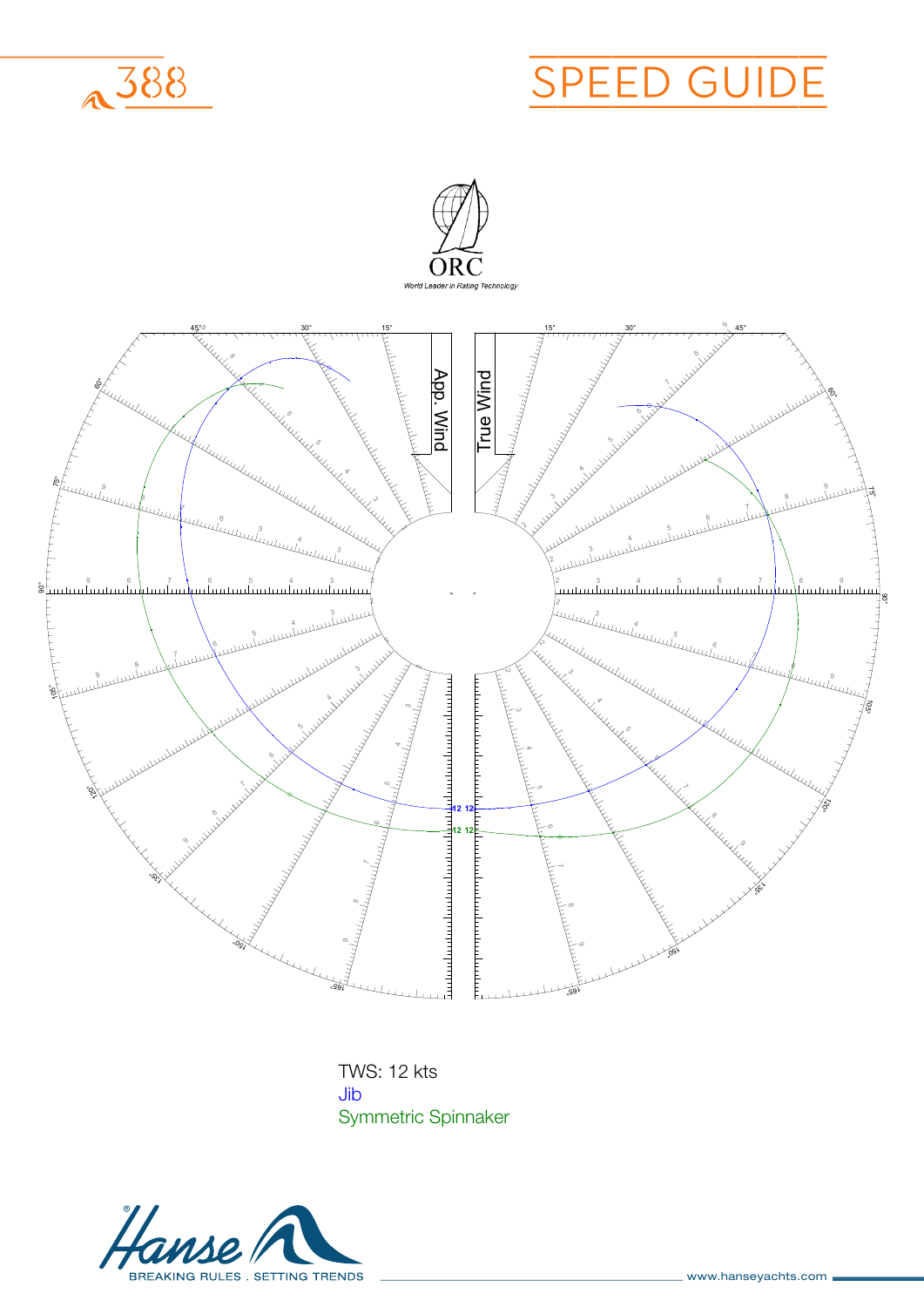



**The Two-maker Jib** TWS: 14 kts UID<br>. Syi **Jib Symmetric Spinnaker** Symmetric SpinnakerJib

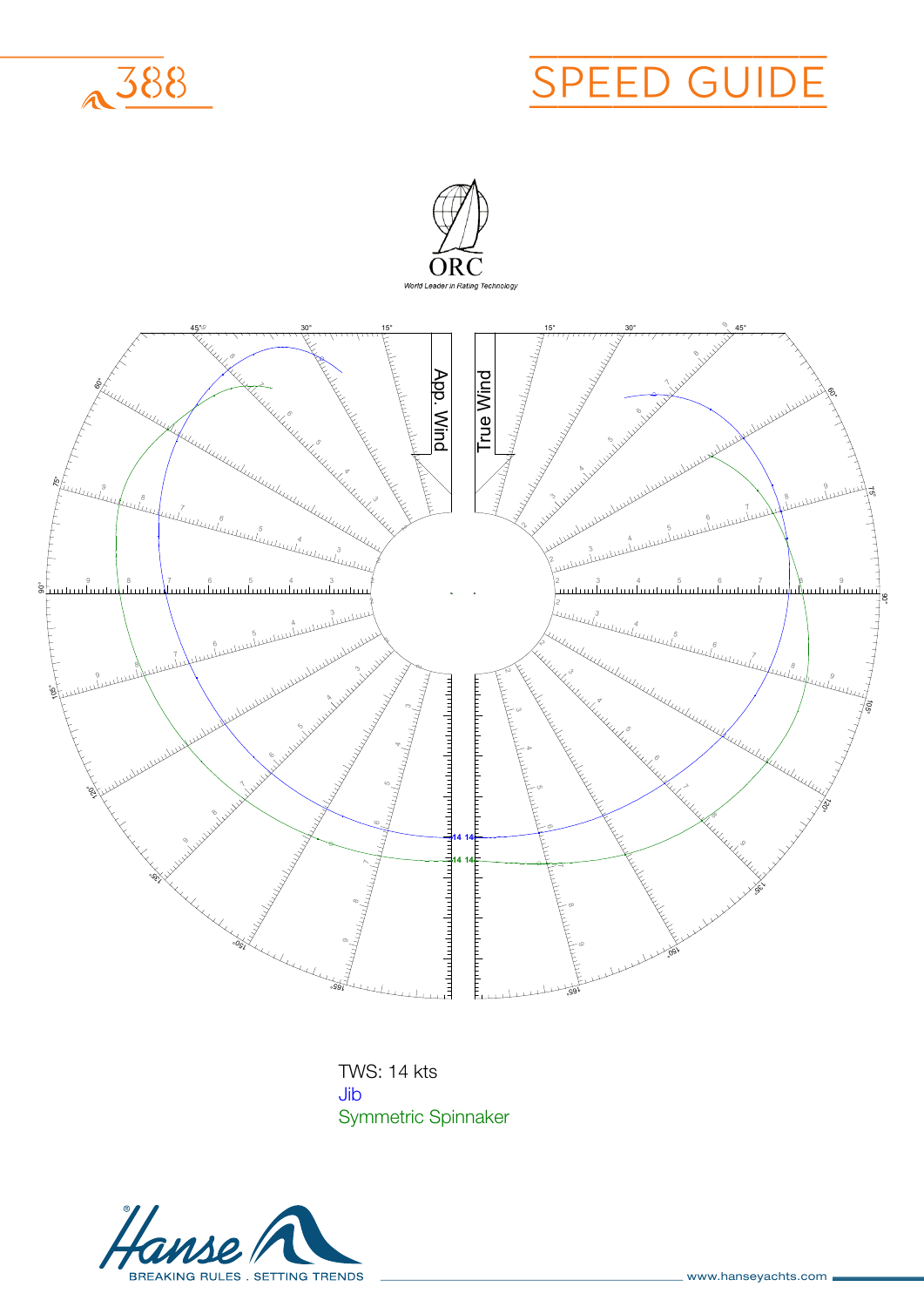



**The Two-maker** TWS: 16 kts UID<br>. Syi **Jib Symmetric Spinnaker** Symmetric SpinnakerJib

**Jib**